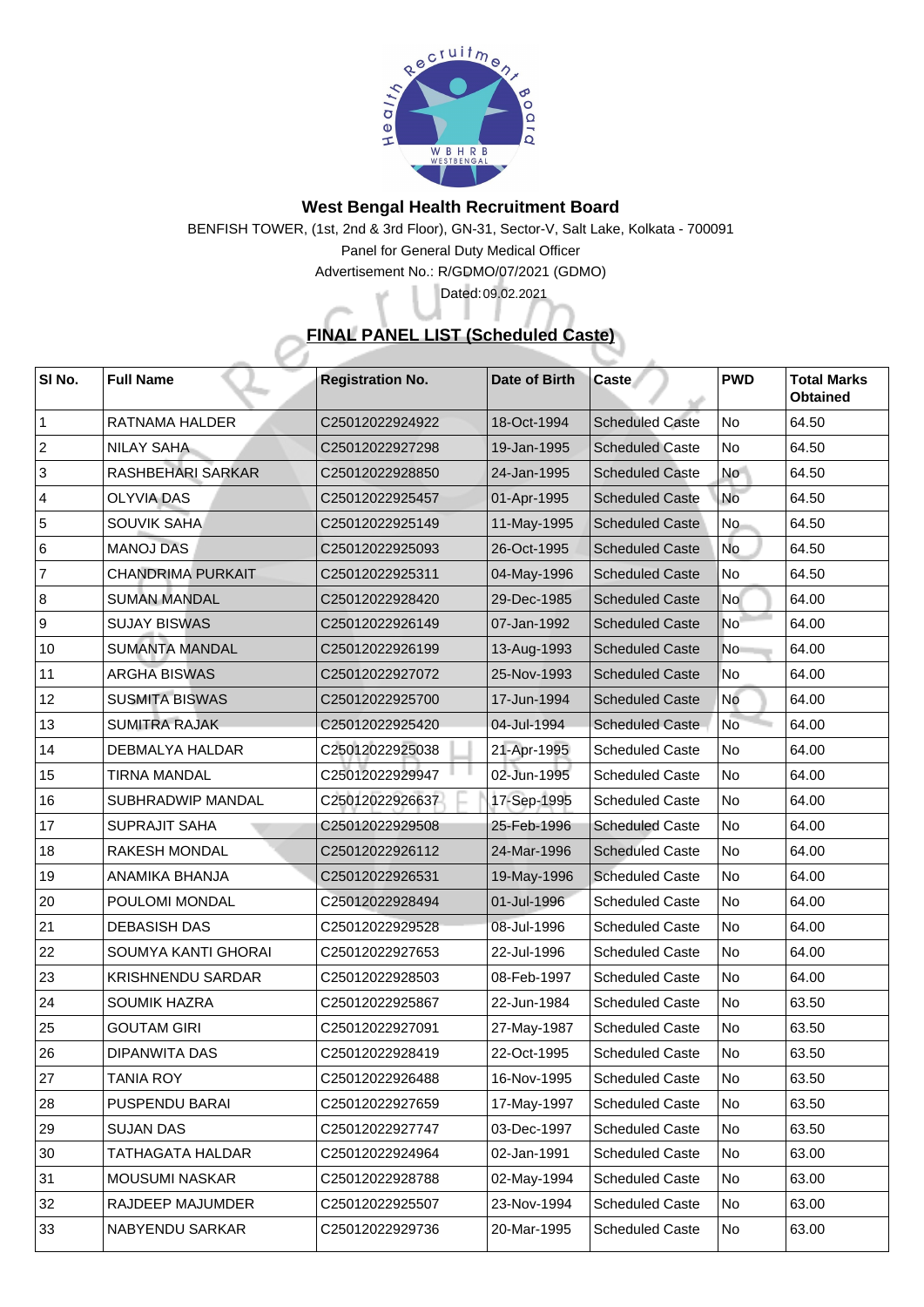| 34           | <b>SUMAN NASKAR</b>        | C25012022924763 | 25-Sep-1995 | <b>Scheduled Caste</b> | No        | 63.00 |
|--------------|----------------------------|-----------------|-------------|------------------------|-----------|-------|
| 35           | <b>ARITRA CHOUDHURY</b>    | C25012022927606 | 22-Jun-1996 | <b>Scheduled Caste</b> | No        | 63.00 |
| 36           | <b>MALASHRI KAYAL</b>      | C25012022925715 | 24-Sep-1996 | <b>Scheduled Caste</b> | <b>No</b> | 63.00 |
| 37           | <b>RAJIB HALDER</b>        | C25012022925555 | 12-Mar-1993 | <b>Scheduled Caste</b> | No        | 62.50 |
| 38           | <b>PRITHWISH SINHA</b>     | C25012022928046 | 25-May-1993 | <b>Scheduled Caste</b> | <b>No</b> | 62.50 |
| 39           | <b>PRIYANKA HALDER</b>     | C25012022928888 | 30-Oct-1993 | <b>Scheduled Caste</b> | No        | 62.50 |
| 40           | <b>SAIKAT SEN</b>          | C25012022928310 | 05-Jan-1995 | <b>Scheduled Caste</b> | No        | 62.50 |
| 41           | <b>MOHIT KUMAR MANDAL</b>  | C25012022924816 | 02-Jul-1996 | <b>Scheduled Caste</b> | <b>No</b> | 62.50 |
| 42           | <b>ARUNAVA MONDAL</b>      | C25012022929941 | 25-Jan-1997 | <b>Scheduled Caste</b> | <b>No</b> | 62.50 |
| 43           | <b>SHANKHA SHUBHRA DAS</b> | C25012022928671 | 27-Aug-1997 | <b>Scheduled Caste</b> | <b>No</b> | 62.50 |
| 44           | <b>URBI PATRA</b>          | C25012022925204 | 20-Nov-1990 | <b>Scheduled Caste</b> | No        | 62.00 |
| 45           | <b>NEEL SAHA</b>           | C25012022924896 | 20-Jun-1991 | <b>Scheduled Caste</b> | <b>No</b> | 62.00 |
| 46           | <b>SOUMI MANDAL</b>        | C25012022928450 | 16-Dec-1991 | <b>Scheduled Caste</b> | <b>No</b> | 62.00 |
| 47           | <b>SUSHOVAN ROY.</b>       | C25012022929363 | 08-Oct-1992 | <b>Scheduled Caste</b> | No        | 62.00 |
| 48           | <b>MAHANANDA MONDAL</b>    | C25012022924989 | 06-Aug-1993 | <b>Scheduled Caste</b> | No        | 62.00 |
| 49           | <b>ANKIT DAS</b>           | C25012022927157 | 27-Dec-1994 | <b>Scheduled Caste</b> | No        | 62.00 |
| 50           | <b>SRIJITA SAHA</b>        | C25012022928043 | 14-Apr-1995 | <b>Scheduled Caste</b> | No        | 62.00 |
| 51           | <b>DEBHAM SAHA</b>         | C25012022925298 | 04-Jun-1995 | <b>Scheduled Caste</b> | <b>No</b> | 62.00 |
| 52           | <b>PROSENJIT MANDAL</b>    | C25012022926559 | 21-Nov-1996 | <b>Scheduled Caste</b> | No        | 62.00 |
| 53           | <b>ANTU BALLAV</b>         | C25012022929477 | 26-Dec-1994 | <b>Scheduled Caste</b> | No        | 61.50 |
| 54           | <b>RAJU DHALI</b>          | C25012022924616 | 09-Oct-1996 | <b>Scheduled Caste</b> | No        | 61.50 |
| 55           | <b>TANMAY BISWAS</b>       | C25012022929661 | 28-Nov-1990 | <b>Scheduled Caste</b> | No        | 61.00 |
| 56           | <b>MRINMAY KAYAL</b>       | C25012022929763 | 28-Nov-1992 | <b>Scheduled Caste</b> | <b>No</b> | 61.00 |
| 57           | <b>AMITY SAHA</b>          | C25012022929894 | 02-Feb-1993 | <b>Scheduled Caste</b> | No.       | 61.00 |
| 58           | <b>SUPRIYA SARKAR</b>      | C25012022925266 | 04-Mar-1993 | <b>Scheduled Caste</b> | No        | 61.00 |
| 59           | <b>SUBHANKAR HALDER</b>    | C25012022926025 | 02-Jul-1993 | <b>Scheduled Caste</b> | No        | 61.00 |
| 60           | <b>SOUVIK KR DAS</b>       | C25012022929401 | 22-Jul-1993 | <b>Scheduled Caste</b> | No        | 61.00 |
| $ 61\rangle$ | <b>DIPAK MANDAL</b>        | C25012022926424 | 27-Jul-1993 | <b>Scheduled Caste</b> | <b>No</b> | 61.00 |
| 62           | <b>DEBASMITA SARKAR</b>    | C25012022924920 | 08-Dec-1993 | <b>Scheduled Caste</b> | No        | 61.00 |
| 63           | NIRUPAM ROY                | C25012022925407 | 09-Jan-1994 | <b>Scheduled Caste</b> | No        | 61.00 |
| 64           | <b>SUBHAJIT PRAMANIK</b>   | C25012022929407 | 15-Jan-1994 | <b>Scheduled Caste</b> | No        | 61.00 |
| 65           | <b>PAYEL SARKAR</b>        | C25012022927907 | 09-Mar-1994 | <b>Scheduled Caste</b> | <b>No</b> | 61.00 |
| 66           | <b>SOURAV MONDAL</b>       | C25012022928679 | 25-Jun-1994 | <b>Scheduled Caste</b> | No        | 61.00 |
| 67           | <b>DEV KUMAR MONDAL</b>    | C25012022925162 | 18-Sep-1994 | <b>Scheduled Caste</b> | No        | 61.00 |
| 68           | <b>ARITRA MONDAL</b>       | C25012022925158 | 26-Sep-1994 | <b>Scheduled Caste</b> | No        | 61.00 |
| 69           | <b>ARINDAM BALA</b>        | C25012022929976 | 31-Oct-1994 | <b>Scheduled Caste</b> | <b>No</b> | 61.00 |
| 70           | <b>SUBHADEEP BAIDYA</b>    | C25012022930172 | 28-Jun-1995 | <b>Scheduled Caste</b> | No        | 61.00 |
| 71           | <b>ANIRBAN SARKAR</b>      | C25012022926798 | 08-Aug-1995 | <b>Scheduled Caste</b> | No        | 61.00 |
| 72           | <b>APURBA ROY</b>          | C25012022926383 | 28-Mar-1996 | <b>Scheduled Caste</b> | <b>No</b> | 61.00 |
| 73           | <b>KOUSTABH BAGCHI</b>     | C25012022930013 | 08-Jun-1996 | <b>Scheduled Caste</b> | No        | 61.00 |
| 74           | <b>SNIGDHA ADHIKARY</b>    | C25012022927263 | 27-Jul-1996 | <b>Scheduled Caste</b> | No        | 61.00 |
| 75           | <b>ABHISHIKTA SAHA</b>     | C25012022924845 | 07-Sep-1996 | <b>Scheduled Caste</b> | No        | 61.00 |
| 76           | PRASANTA CHALAK            | C25012022926630 | 08-Nov-1996 | <b>Scheduled Caste</b> | No        | 61.00 |
| 77           | <b>CHANDRIKA SAHA</b>      | C25012022927139 | 03-Dec-1996 | <b>Scheduled Caste</b> | No.       | 61.00 |
| 78           | <b>SOURADEEP SAHA</b>      | C25012022925167 | 15-Jan-1997 | <b>Scheduled Caste</b> | No        | 61.00 |
| 79           | <b>ARIJIT MONDAL</b>       | C25012022929253 | 11-May-1997 | <b>Scheduled Caste</b> | No        | 61.00 |
| 80           | NIRMALYA BISWAS            | C25012022925630 | 01-Mar-1985 | <b>Scheduled Caste</b> | No        | 60.50 |
| 81           | <b>ARNAB MONDAL</b>        | C25012022925404 | 04-Apr-1994 | <b>Scheduled Caste</b> | No.       | 60.50 |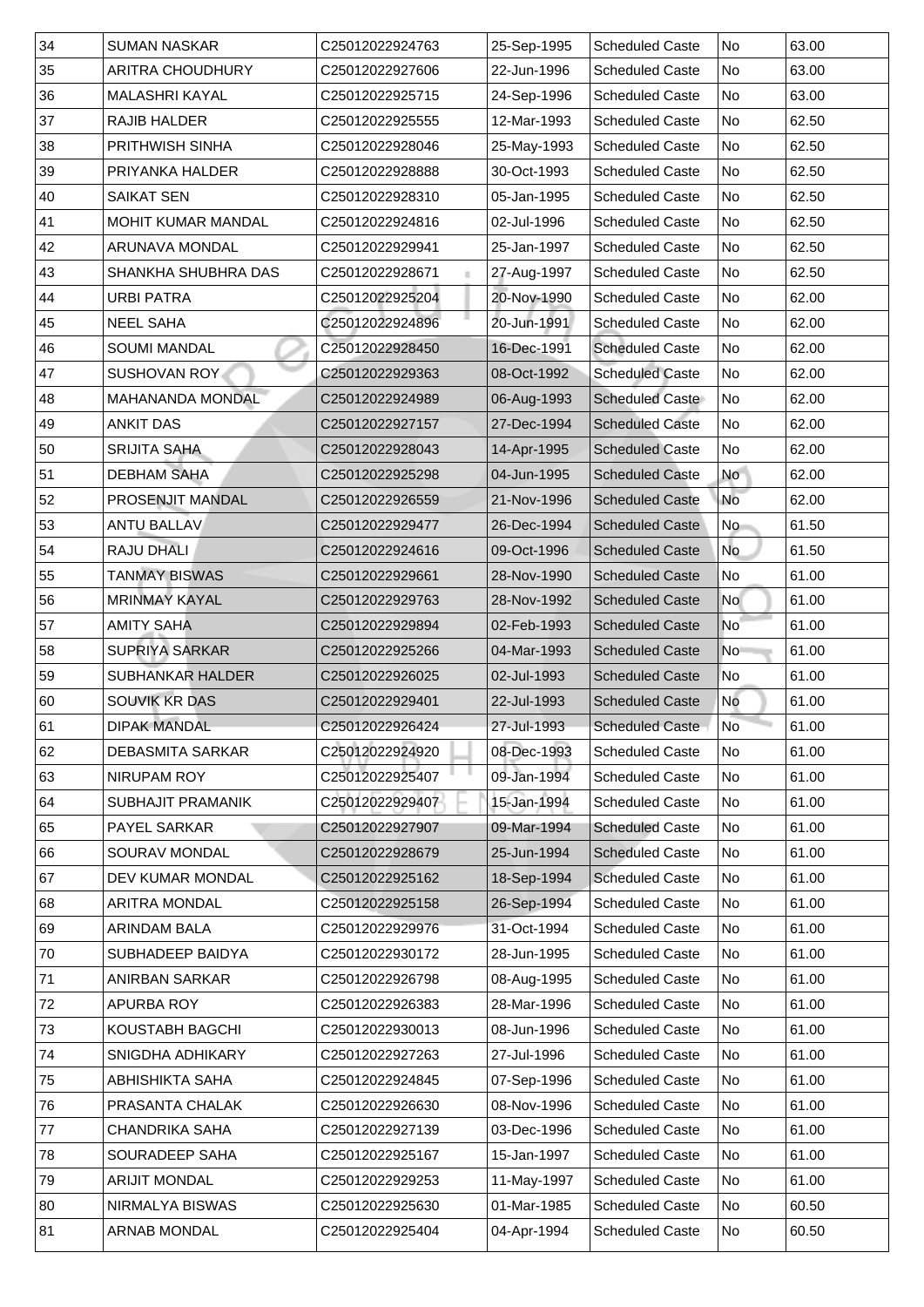| 83<br>23-Sep-1995<br><b>KAMALIKA SARKAR</b><br>No<br>60.50<br>C25012022926763<br><b>Scheduled Caste</b><br>84<br><b>SAYONI DAS</b><br>No<br>60.50<br>C25012022929431<br>27-Jun-1996<br><b>Scheduled Caste</b><br>85<br><b>DIDHITI DAS</b><br>27-May-1997<br><b>Scheduled Caste</b><br>60.50<br>C25012022928759<br>No<br> 86 <br><b>SAYANNITA MALLIK</b><br>09-Aug-1986<br><b>Scheduled Caste</b><br>No<br>C25012022927558<br>60.00<br>87 <br><b>Scheduled Caste</b><br>No<br>60.00<br><b>SUMANTA DAS</b><br>C25012022928034<br>24-Dec-1987<br>88<br><b>SOHAG MALLICK</b><br>20-Feb-1993<br><b>Scheduled Caste</b><br>No<br>60.00<br>C25012022926318<br>89<br><b>BAPAN BISWAS</b><br>No<br>C25012022924945<br>05-Oct-1993<br><b>Scheduled Caste</b><br>60.00<br>90<br><b>SUDIP SINHA</b><br>N <sub>o</sub><br>60.00<br>C25012022925742<br>10-Nov-1993<br><b>Scheduled Caste</b><br>91<br>18-Jul-1994<br><b>Scheduled Caste</b><br>No<br>60.00<br><b>WRITWIK SARKAR</b><br>C25012022927147<br>92<br>23-Jul-1994<br>C25012022927520<br><b>Scheduled Caste</b><br>No<br>60.00<br><b>DEEPANWITA SAHA</b><br> 93 <br>07-Feb-1995<br>C25012022925583<br><b>PAROMITA SARKAR</b><br><b>Scheduled Caste</b><br>No<br>60.00<br>94<br>01-Apr-1995<br><b>SUBRATA MONDAL</b><br><b>Scheduled Caste</b><br>No<br>60.00<br>C25012022927487<br> 95 <br>10-Apr-1995<br>No<br>60.00<br><b>SUBHAJIT NASKAR</b><br>C25012022929204<br><b>Scheduled Caste</b><br>96<br>05-May-1995<br><b>ARPITA DAS</b><br><b>Scheduled Caste</b><br>No<br>60.00<br>C25012022927251<br>97<br><b>ARKADEEP DAS</b><br>23-Oct-1995<br><b>Scheduled Caste</b><br>60.00<br>No<br>C25012022926580<br>98<br><b>MUKUL SARKAR</b><br>60.00<br>C25012022925631<br>04-Jan-1996<br><b>Scheduled Caste</b><br>  No<br>99<br><b>APURBA MONDAL</b><br><b>Scheduled Caste</b><br><b>No</b><br>60.00<br>C25012022927305<br>25-Nov-1997<br>100<br><b>DIPANKAR BISWAS</b><br>06-Dec-1989<br><b>Scheduled Caste</b><br>No<br>59.50<br>C25012022929843 |
|---------------------------------------------------------------------------------------------------------------------------------------------------------------------------------------------------------------------------------------------------------------------------------------------------------------------------------------------------------------------------------------------------------------------------------------------------------------------------------------------------------------------------------------------------------------------------------------------------------------------------------------------------------------------------------------------------------------------------------------------------------------------------------------------------------------------------------------------------------------------------------------------------------------------------------------------------------------------------------------------------------------------------------------------------------------------------------------------------------------------------------------------------------------------------------------------------------------------------------------------------------------------------------------------------------------------------------------------------------------------------------------------------------------------------------------------------------------------------------------------------------------------------------------------------------------------------------------------------------------------------------------------------------------------------------------------------------------------------------------------------------------------------------------------------------------------------------------------------------------------------------------------------------------------------------------------------------------------------------------------|
|                                                                                                                                                                                                                                                                                                                                                                                                                                                                                                                                                                                                                                                                                                                                                                                                                                                                                                                                                                                                                                                                                                                                                                                                                                                                                                                                                                                                                                                                                                                                                                                                                                                                                                                                                                                                                                                                                                                                                                                             |
|                                                                                                                                                                                                                                                                                                                                                                                                                                                                                                                                                                                                                                                                                                                                                                                                                                                                                                                                                                                                                                                                                                                                                                                                                                                                                                                                                                                                                                                                                                                                                                                                                                                                                                                                                                                                                                                                                                                                                                                             |
|                                                                                                                                                                                                                                                                                                                                                                                                                                                                                                                                                                                                                                                                                                                                                                                                                                                                                                                                                                                                                                                                                                                                                                                                                                                                                                                                                                                                                                                                                                                                                                                                                                                                                                                                                                                                                                                                                                                                                                                             |
|                                                                                                                                                                                                                                                                                                                                                                                                                                                                                                                                                                                                                                                                                                                                                                                                                                                                                                                                                                                                                                                                                                                                                                                                                                                                                                                                                                                                                                                                                                                                                                                                                                                                                                                                                                                                                                                                                                                                                                                             |
|                                                                                                                                                                                                                                                                                                                                                                                                                                                                                                                                                                                                                                                                                                                                                                                                                                                                                                                                                                                                                                                                                                                                                                                                                                                                                                                                                                                                                                                                                                                                                                                                                                                                                                                                                                                                                                                                                                                                                                                             |
|                                                                                                                                                                                                                                                                                                                                                                                                                                                                                                                                                                                                                                                                                                                                                                                                                                                                                                                                                                                                                                                                                                                                                                                                                                                                                                                                                                                                                                                                                                                                                                                                                                                                                                                                                                                                                                                                                                                                                                                             |
|                                                                                                                                                                                                                                                                                                                                                                                                                                                                                                                                                                                                                                                                                                                                                                                                                                                                                                                                                                                                                                                                                                                                                                                                                                                                                                                                                                                                                                                                                                                                                                                                                                                                                                                                                                                                                                                                                                                                                                                             |
|                                                                                                                                                                                                                                                                                                                                                                                                                                                                                                                                                                                                                                                                                                                                                                                                                                                                                                                                                                                                                                                                                                                                                                                                                                                                                                                                                                                                                                                                                                                                                                                                                                                                                                                                                                                                                                                                                                                                                                                             |
|                                                                                                                                                                                                                                                                                                                                                                                                                                                                                                                                                                                                                                                                                                                                                                                                                                                                                                                                                                                                                                                                                                                                                                                                                                                                                                                                                                                                                                                                                                                                                                                                                                                                                                                                                                                                                                                                                                                                                                                             |
|                                                                                                                                                                                                                                                                                                                                                                                                                                                                                                                                                                                                                                                                                                                                                                                                                                                                                                                                                                                                                                                                                                                                                                                                                                                                                                                                                                                                                                                                                                                                                                                                                                                                                                                                                                                                                                                                                                                                                                                             |
|                                                                                                                                                                                                                                                                                                                                                                                                                                                                                                                                                                                                                                                                                                                                                                                                                                                                                                                                                                                                                                                                                                                                                                                                                                                                                                                                                                                                                                                                                                                                                                                                                                                                                                                                                                                                                                                                                                                                                                                             |
|                                                                                                                                                                                                                                                                                                                                                                                                                                                                                                                                                                                                                                                                                                                                                                                                                                                                                                                                                                                                                                                                                                                                                                                                                                                                                                                                                                                                                                                                                                                                                                                                                                                                                                                                                                                                                                                                                                                                                                                             |
|                                                                                                                                                                                                                                                                                                                                                                                                                                                                                                                                                                                                                                                                                                                                                                                                                                                                                                                                                                                                                                                                                                                                                                                                                                                                                                                                                                                                                                                                                                                                                                                                                                                                                                                                                                                                                                                                                                                                                                                             |
|                                                                                                                                                                                                                                                                                                                                                                                                                                                                                                                                                                                                                                                                                                                                                                                                                                                                                                                                                                                                                                                                                                                                                                                                                                                                                                                                                                                                                                                                                                                                                                                                                                                                                                                                                                                                                                                                                                                                                                                             |
|                                                                                                                                                                                                                                                                                                                                                                                                                                                                                                                                                                                                                                                                                                                                                                                                                                                                                                                                                                                                                                                                                                                                                                                                                                                                                                                                                                                                                                                                                                                                                                                                                                                                                                                                                                                                                                                                                                                                                                                             |
|                                                                                                                                                                                                                                                                                                                                                                                                                                                                                                                                                                                                                                                                                                                                                                                                                                                                                                                                                                                                                                                                                                                                                                                                                                                                                                                                                                                                                                                                                                                                                                                                                                                                                                                                                                                                                                                                                                                                                                                             |
|                                                                                                                                                                                                                                                                                                                                                                                                                                                                                                                                                                                                                                                                                                                                                                                                                                                                                                                                                                                                                                                                                                                                                                                                                                                                                                                                                                                                                                                                                                                                                                                                                                                                                                                                                                                                                                                                                                                                                                                             |
|                                                                                                                                                                                                                                                                                                                                                                                                                                                                                                                                                                                                                                                                                                                                                                                                                                                                                                                                                                                                                                                                                                                                                                                                                                                                                                                                                                                                                                                                                                                                                                                                                                                                                                                                                                                                                                                                                                                                                                                             |
| 101<br><b>DEBAJYOTI DAS</b><br>20-Sep-1991<br>59.50<br><b>Scheduled Caste</b><br>No<br>C25012022928236                                                                                                                                                                                                                                                                                                                                                                                                                                                                                                                                                                                                                                                                                                                                                                                                                                                                                                                                                                                                                                                                                                                                                                                                                                                                                                                                                                                                                                                                                                                                                                                                                                                                                                                                                                                                                                                                                      |
| 102<br><b>SAMAR BISWAS</b><br>25-Oct-1992<br>No<br>59.50<br>C25012022929588<br><b>Scheduled Caste</b>                                                                                                                                                                                                                                                                                                                                                                                                                                                                                                                                                                                                                                                                                                                                                                                                                                                                                                                                                                                                                                                                                                                                                                                                                                                                                                                                                                                                                                                                                                                                                                                                                                                                                                                                                                                                                                                                                       |
| 103<br><b>TANMOY CHOWDHURY</b><br>29-Apr-1994<br><b>Scheduled Caste</b><br>No<br>59.50<br>C25012022926462                                                                                                                                                                                                                                                                                                                                                                                                                                                                                                                                                                                                                                                                                                                                                                                                                                                                                                                                                                                                                                                                                                                                                                                                                                                                                                                                                                                                                                                                                                                                                                                                                                                                                                                                                                                                                                                                                   |
| 104<br><b>SRIBASH SARKAR</b><br>01-Feb-1995<br>59.50<br>C25012022927823<br><b>Scheduled Caste</b><br><b>No</b>                                                                                                                                                                                                                                                                                                                                                                                                                                                                                                                                                                                                                                                                                                                                                                                                                                                                                                                                                                                                                                                                                                                                                                                                                                                                                                                                                                                                                                                                                                                                                                                                                                                                                                                                                                                                                                                                              |
| 105<br><b>SOUMYADIP RAY</b><br>19-Aug-1996<br><b>Scheduled Caste</b><br>59.50<br>C25012022928133<br>  No                                                                                                                                                                                                                                                                                                                                                                                                                                                                                                                                                                                                                                                                                                                                                                                                                                                                                                                                                                                                                                                                                                                                                                                                                                                                                                                                                                                                                                                                                                                                                                                                                                                                                                                                                                                                                                                                                    |
| 106<br><b>SUMAN BARMAN</b><br>01-Oct-1996<br><b>Scheduled Caste</b><br>59.50<br>C25012022925168<br>N <sub>o</sub>                                                                                                                                                                                                                                                                                                                                                                                                                                                                                                                                                                                                                                                                                                                                                                                                                                                                                                                                                                                                                                                                                                                                                                                                                                                                                                                                                                                                                                                                                                                                                                                                                                                                                                                                                                                                                                                                           |
| 107<br>59.50<br><b>SOUMYAJIT SAHA</b><br>26-Apr-1997<br>C25012022926882<br><b>Scheduled Caste</b><br> No                                                                                                                                                                                                                                                                                                                                                                                                                                                                                                                                                                                                                                                                                                                                                                                                                                                                                                                                                                                                                                                                                                                                                                                                                                                                                                                                                                                                                                                                                                                                                                                                                                                                                                                                                                                                                                                                                    |
| 108<br><b>DEBJIT SARKAR</b><br><b>Scheduled Caste</b><br>59.50<br>C25012022925653<br>31-Dec-1997<br><b>No</b>                                                                                                                                                                                                                                                                                                                                                                                                                                                                                                                                                                                                                                                                                                                                                                                                                                                                                                                                                                                                                                                                                                                                                                                                                                                                                                                                                                                                                                                                                                                                                                                                                                                                                                                                                                                                                                                                               |
| 109<br>N <sub>o</sub><br><b>DIPANWITA BACHAR</b><br>59.00<br>C25012022927930<br>27-Feb-1991<br><b>Scheduled Caste</b>                                                                                                                                                                                                                                                                                                                                                                                                                                                                                                                                                                                                                                                                                                                                                                                                                                                                                                                                                                                                                                                                                                                                                                                                                                                                                                                                                                                                                                                                                                                                                                                                                                                                                                                                                                                                                                                                       |
| 110<br>16-Apr-1991<br><b>ROHIT SATVAYA</b><br>C25012022927735<br><b>Scheduled Caste</b><br>59.00<br>No                                                                                                                                                                                                                                                                                                                                                                                                                                                                                                                                                                                                                                                                                                                                                                                                                                                                                                                                                                                                                                                                                                                                                                                                                                                                                                                                                                                                                                                                                                                                                                                                                                                                                                                                                                                                                                                                                      |
| 21-Sep-1991<br>111<br>C25012022927190<br>59.00<br><b>SONIA HIRA</b><br><b>Scheduled Caste</b><br>No                                                                                                                                                                                                                                                                                                                                                                                                                                                                                                                                                                                                                                                                                                                                                                                                                                                                                                                                                                                                                                                                                                                                                                                                                                                                                                                                                                                                                                                                                                                                                                                                                                                                                                                                                                                                                                                                                         |
| 112<br>4-Mar-1995<br><b>SUPRIYA SARDAR</b><br>59.00<br>C25012022927121<br><b>Scheduled Caste</b><br>No                                                                                                                                                                                                                                                                                                                                                                                                                                                                                                                                                                                                                                                                                                                                                                                                                                                                                                                                                                                                                                                                                                                                                                                                                                                                                                                                                                                                                                                                                                                                                                                                                                                                                                                                                                                                                                                                                      |
| 113<br>10-Apr-1995<br><b>AMIT MANDAL</b><br><b>Scheduled Caste</b><br>No<br>59.00<br>C25012022928127                                                                                                                                                                                                                                                                                                                                                                                                                                                                                                                                                                                                                                                                                                                                                                                                                                                                                                                                                                                                                                                                                                                                                                                                                                                                                                                                                                                                                                                                                                                                                                                                                                                                                                                                                                                                                                                                                        |
| 59.00<br>114<br><b>SOUMEN MANDAL</b><br>C25012022928710<br>27-Jun-1995<br><b>Scheduled Caste</b><br>No                                                                                                                                                                                                                                                                                                                                                                                                                                                                                                                                                                                                                                                                                                                                                                                                                                                                                                                                                                                                                                                                                                                                                                                                                                                                                                                                                                                                                                                                                                                                                                                                                                                                                                                                                                                                                                                                                      |
| 115<br>16-Aug-1995<br>59.00<br><b>RAHUL KR BISAI</b><br>C25012022925941<br><b>Scheduled Caste</b><br>No                                                                                                                                                                                                                                                                                                                                                                                                                                                                                                                                                                                                                                                                                                                                                                                                                                                                                                                                                                                                                                                                                                                                                                                                                                                                                                                                                                                                                                                                                                                                                                                                                                                                                                                                                                                                                                                                                     |
| 116<br>31-Jan-1996<br><b>SUDIPTA MAZUMDER</b><br><b>Scheduled Caste</b><br>No<br>59.00<br>C25012022929945                                                                                                                                                                                                                                                                                                                                                                                                                                                                                                                                                                                                                                                                                                                                                                                                                                                                                                                                                                                                                                                                                                                                                                                                                                                                                                                                                                                                                                                                                                                                                                                                                                                                                                                                                                                                                                                                                   |
| 117<br><b>ANKANA DAS</b><br>23-Sep-1996<br><b>Scheduled Caste</b><br>59.00<br>C25012022928200<br>No                                                                                                                                                                                                                                                                                                                                                                                                                                                                                                                                                                                                                                                                                                                                                                                                                                                                                                                                                                                                                                                                                                                                                                                                                                                                                                                                                                                                                                                                                                                                                                                                                                                                                                                                                                                                                                                                                         |
| 118<br><b>ARPAN LOHAR</b><br>29-Oct-1996<br><b>Scheduled Caste</b><br>No<br>59.00<br>C25012022925020                                                                                                                                                                                                                                                                                                                                                                                                                                                                                                                                                                                                                                                                                                                                                                                                                                                                                                                                                                                                                                                                                                                                                                                                                                                                                                                                                                                                                                                                                                                                                                                                                                                                                                                                                                                                                                                                                        |
| 119<br>59.00<br><b>ANURAG MONDAL</b><br>29-Jan-1997<br><b>Scheduled Caste</b><br>No<br>C25012022929177                                                                                                                                                                                                                                                                                                                                                                                                                                                                                                                                                                                                                                                                                                                                                                                                                                                                                                                                                                                                                                                                                                                                                                                                                                                                                                                                                                                                                                                                                                                                                                                                                                                                                                                                                                                                                                                                                      |
| 120<br><b>BUBAY MONDAL</b><br>C25012022927800<br>12-Mar-1997<br><b>Scheduled Caste</b><br>No<br>59.00                                                                                                                                                                                                                                                                                                                                                                                                                                                                                                                                                                                                                                                                                                                                                                                                                                                                                                                                                                                                                                                                                                                                                                                                                                                                                                                                                                                                                                                                                                                                                                                                                                                                                                                                                                                                                                                                                       |
| 121<br>18-May-1993<br><b>DIPANJAN ROY</b><br>C25012022924676<br><b>Scheduled Caste</b><br>No<br>58.50                                                                                                                                                                                                                                                                                                                                                                                                                                                                                                                                                                                                                                                                                                                                                                                                                                                                                                                                                                                                                                                                                                                                                                                                                                                                                                                                                                                                                                                                                                                                                                                                                                                                                                                                                                                                                                                                                       |
| 122<br>29-Apr-1994<br>58.50<br><b>MUNMUN BHAKAT</b><br><b>Scheduled Caste</b><br>No<br>C25012022929944                                                                                                                                                                                                                                                                                                                                                                                                                                                                                                                                                                                                                                                                                                                                                                                                                                                                                                                                                                                                                                                                                                                                                                                                                                                                                                                                                                                                                                                                                                                                                                                                                                                                                                                                                                                                                                                                                      |
| 123<br>SIDDHARTHA SANKAR MALIK<br>C25012022925395<br>14-May-1994<br><b>Scheduled Caste</b><br>58.50<br> No                                                                                                                                                                                                                                                                                                                                                                                                                                                                                                                                                                                                                                                                                                                                                                                                                                                                                                                                                                                                                                                                                                                                                                                                                                                                                                                                                                                                                                                                                                                                                                                                                                                                                                                                                                                                                                                                                  |
| 124<br>58.50<br><b>SOUVIK SAHA</b><br>C25012022930125<br>23-Jun-1994<br><b>Scheduled Caste</b><br>No                                                                                                                                                                                                                                                                                                                                                                                                                                                                                                                                                                                                                                                                                                                                                                                                                                                                                                                                                                                                                                                                                                                                                                                                                                                                                                                                                                                                                                                                                                                                                                                                                                                                                                                                                                                                                                                                                        |
| 125<br><b>SOVAN MANDAL</b><br><b>Scheduled Caste</b><br>  No<br>C25012022928356<br>21-Dec-1994<br>58.50                                                                                                                                                                                                                                                                                                                                                                                                                                                                                                                                                                                                                                                                                                                                                                                                                                                                                                                                                                                                                                                                                                                                                                                                                                                                                                                                                                                                                                                                                                                                                                                                                                                                                                                                                                                                                                                                                     |
| 126<br>58.50<br><b>RAJDEEP DAS</b><br><b>Scheduled Caste</b><br>No<br>C25012022928589<br>28-Feb-1995                                                                                                                                                                                                                                                                                                                                                                                                                                                                                                                                                                                                                                                                                                                                                                                                                                                                                                                                                                                                                                                                                                                                                                                                                                                                                                                                                                                                                                                                                                                                                                                                                                                                                                                                                                                                                                                                                        |
| 127<br>58.50<br>  No<br><b>DIPTI MANDAL</b><br>C25012022925359<br>05-Jan-1996<br><b>Scheduled Caste</b>                                                                                                                                                                                                                                                                                                                                                                                                                                                                                                                                                                                                                                                                                                                                                                                                                                                                                                                                                                                                                                                                                                                                                                                                                                                                                                                                                                                                                                                                                                                                                                                                                                                                                                                                                                                                                                                                                     |
| 128<br><b>Scheduled Caste</b><br>58.50<br>AYAN SAHA<br>C25012022924808<br>06-Feb-1996<br>No                                                                                                                                                                                                                                                                                                                                                                                                                                                                                                                                                                                                                                                                                                                                                                                                                                                                                                                                                                                                                                                                                                                                                                                                                                                                                                                                                                                                                                                                                                                                                                                                                                                                                                                                                                                                                                                                                                 |
| 129<br><b>DIPALI BARMAN</b><br><b>Scheduled Caste</b><br>58.50<br>02-May-1996<br>C25012022925351<br>  No                                                                                                                                                                                                                                                                                                                                                                                                                                                                                                                                                                                                                                                                                                                                                                                                                                                                                                                                                                                                                                                                                                                                                                                                                                                                                                                                                                                                                                                                                                                                                                                                                                                                                                                                                                                                                                                                                    |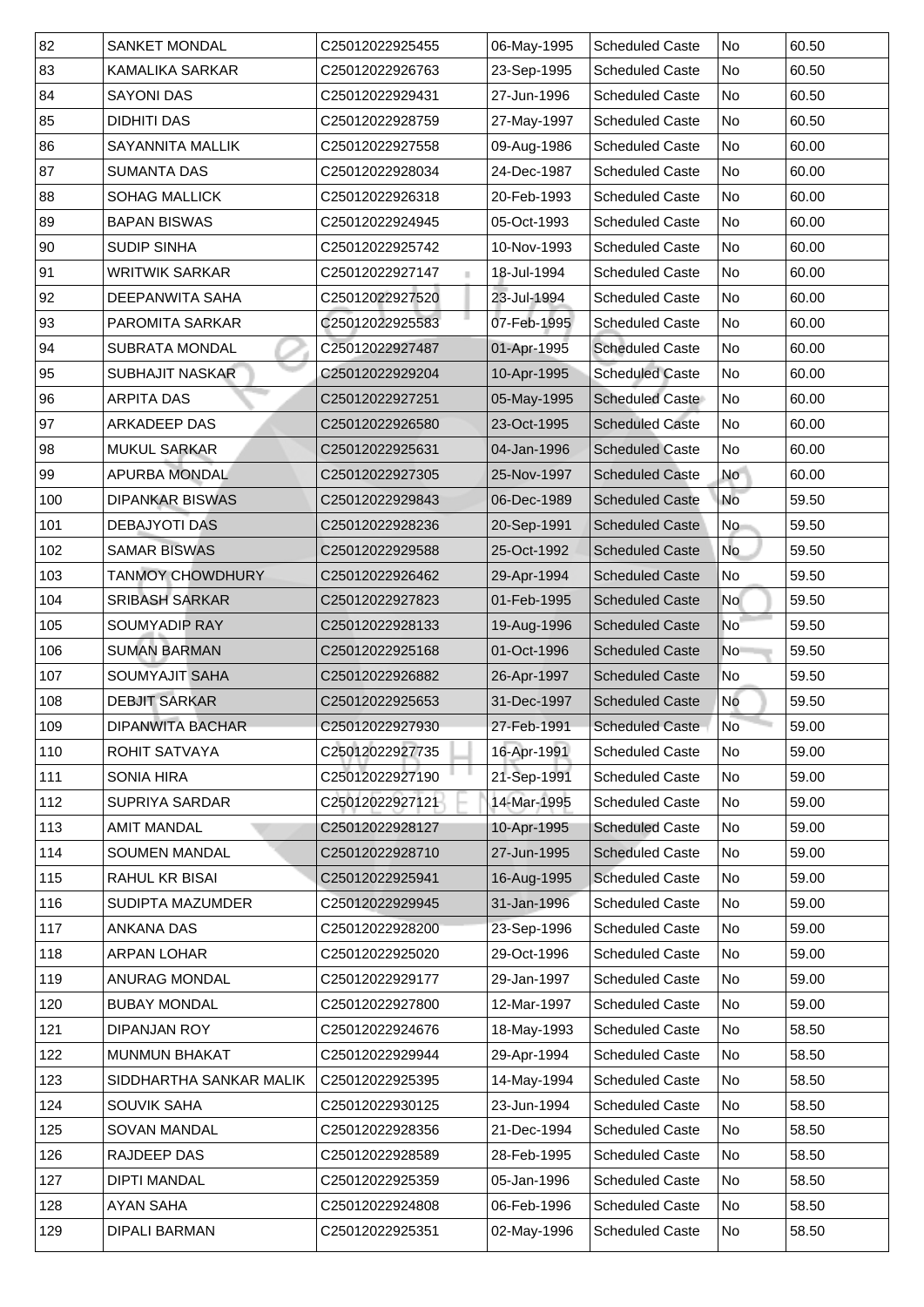| 130 | <b>SUBHASIS MANDAL</b>      | C25012022928128 | 13-May-1990 | <b>Scheduled Caste</b> | No             | 58.00 |
|-----|-----------------------------|-----------------|-------------|------------------------|----------------|-------|
| 131 | <b>SUBHENDU JOYRAJ</b>      | C25012022929642 | 19-Nov-1990 | <b>Scheduled Caste</b> | No             | 58.00 |
| 132 | <b>DEBASHIS MANDAL</b>      | C25012022928682 | 25-Mar-1992 | <b>Scheduled Caste</b> | No             | 58.00 |
| 133 | <b>SANCHITA SARKAR</b>      | C25012022928648 | 10-Jul-1993 | <b>Scheduled Caste</b> | No             | 58.00 |
| 134 | <b>ARUNIMA MONDAL</b>       | C25012022929809 | 17-Jul-1993 | <b>Scheduled Caste</b> | N <sub>o</sub> | 58.00 |
| 135 | <b>SOURAV MONDAL</b>        | C25012022925094 | 15-Sep-1993 | <b>Scheduled Caste</b> | No             | 58.00 |
| 136 | <b>DEBALEENA BISWAS</b>     | C25012022926231 | 20-Jun-1994 | <b>Scheduled Caste</b> | No             | 58.00 |
| 137 | <b>BIPLOB ROY</b>           | C25012022928210 | 10-Aug-1994 | <b>Scheduled Caste</b> | No             | 58.00 |
| 138 | <b>SHAON BERA</b>           | C25012022925471 | 24-Jan-1995 | <b>Scheduled Caste</b> | N <sub>o</sub> | 58.00 |
| 139 | <b>PRATIK MONDAL</b>        | C25012022927059 | 26-Jan-1995 | <b>Scheduled Caste</b> | No             | 58.00 |
| 140 | <b>MADAN MONDAL</b>         | C25012022927781 | 17-Mar-1995 | <b>Scheduled Caste</b> | No             | 58.00 |
| 141 | <b>SOUMYA GHORAI</b>        | C25012022926974 | 05-Sep-1995 | <b>Scheduled Caste</b> | No             | 58.00 |
| 142 | <b>ARGHYA JYOTI ROY</b>     | C25012022929676 | 19-Oct-1995 | <b>Scheduled Caste</b> | No             | 58.00 |
| 143 | <b>NAMRATA BISWAS</b>       | C25012022925344 | 29-Oct-1995 | <b>Scheduled Caste</b> | No             | 58.00 |
| 144 | <b>AVIK SAHA</b>            | C25012022928003 | 26-Jan-1996 | <b>Scheduled Caste</b> | No             | 58.00 |
| 145 | <b>INDRANI SARKAR</b>       | C25012022927579 | 28-Apr-1996 | <b>Scheduled Caste</b> | No             | 58.00 |
| 146 | <b>SANAT MANDAL</b>         | C25012022927883 | 12-Apr-1997 | <b>Scheduled Caste</b> | No             | 58.00 |
| 147 | <b>AMRITA SARKAR</b>        | C25012022927928 | 01-Aug-1997 | <b>Scheduled Caste</b> | <b>No</b>      | 58.00 |
| 148 | <b>GOPAL CHANDRA BISWAS</b> | C25012022929019 | 17-Aug-1991 | <b>Scheduled Caste</b> | No             | 57.50 |
| 149 | <b>PARTHAJIT RAY</b>        | C25012022927158 | 05-Apr-1992 | <b>Scheduled Caste</b> | No             | 57.50 |
| 150 | <b>KOUSHIK MANDAL</b>       | C25012022925859 | 24-Jun-1993 | <b>Scheduled Caste</b> | No             | 57.50 |
| 151 | <b>SUBHAJIT KARMAKAR</b>    | C25012022924813 | 01-May-1994 | <b>Scheduled Caste</b> | No             | 57.50 |
| 152 | <b>SUSMITA SAHIS</b>        | C25012022929140 | 07-Jun-1994 | <b>Scheduled Caste</b> | <b>No</b>      | 57.50 |
| 153 | <b>BARUN DAS</b>            | C25012022925360 | 30-Jun-1995 | <b>Scheduled Caste</b> | No             | 57.50 |
| 154 | <b>ANUBHAB BAR</b>          | C25012022924698 | 23-Dec-1995 | <b>Scheduled Caste</b> | N <sub>o</sub> | 57.50 |
| 155 | <b>MONIMOHAN BISWAS</b>     | C25012022926042 | 06-Jan-1996 | <b>Scheduled Caste</b> | No             | 57.50 |
| 156 | <b>BARANASI ROUL</b>        | C25012022927734 | 05-Mar-1988 | <b>Scheduled Caste</b> | <b>No</b>      | 57.00 |
| 157 | <b>PRITAM MONDAL</b>        | C25012022925813 | 12-Dec-1993 | <b>Scheduled Caste</b> | N <sub>o</sub> | 57.00 |
| 158 | <b>CHANDRA KANTA HALDER</b> | C25012022929643 | 14-Jan-1994 | <b>Scheduled Caste</b> | No             | 57.00 |
| 159 | <b>BISWADEEP BAIRAGI</b>    | C25012022930074 | 23-Oct-1994 | <b>Scheduled Caste</b> | No             | 57.00 |
| 160 | <b>ARIJIT NASKAR</b>        | C25012022926270 | 17-Jan-1995 | <b>Scheduled Caste</b> | No             | 57.00 |
| 161 | <b>PRONATI MAJUMDER</b>     | C25012022929518 | 08-May-1995 | <b>Scheduled Caste</b> | No             | 57.00 |
| 162 | <b>MANALI MISTRI</b>        | C25012022928355 | 04-Jun-1995 | <b>Scheduled Caste</b> | No             | 57.00 |
| 163 | <b>SAGAR DAS</b>            | C25012022927764 | 03-Aug-1995 | <b>Scheduled Caste</b> | No             | 57.00 |
| 164 | DR SWARNIL SARKER           | C25012022925643 | 27-Aug-1995 | <b>Scheduled Caste</b> | No             | 57.00 |
| 165 | <b>SHREYASI SARKAR</b>      | C25012022929000 | 10-Oct-1995 | <b>Scheduled Caste</b> | No             | 57.00 |
| 166 | <b>PROVAKAR DATTA</b>       | C25012022926673 | 21-Oct-1995 | <b>Scheduled Caste</b> | No             | 57.00 |
| 167 | <b>AMIT MALLICK</b>         | C25012022929735 | 10-Dec-1995 | <b>Scheduled Caste</b> | No             | 57.00 |
| 168 | <b>MADHURIMA MONDAL</b>     | C25012022928291 | 09-Jan-1996 | <b>Scheduled Caste</b> | No             | 57.00 |
| 169 | <b>PRASENJIT HALDER</b>     | C25012022925348 | 23-Apr-1996 | <b>Scheduled Caste</b> | No             | 57.00 |
| 170 | <b>RITAM HALDER</b>         | C25012022926787 | 12-Jul-1996 | <b>Scheduled Caste</b> | No             | 57.00 |
| 171 | <b>DIPANKAR SIKDER</b>      | C25012022925508 | 28-Jan-1991 | <b>Scheduled Caste</b> | No             | 56.50 |
| 172 | <b>RUP KUMAR BAG</b>        | C25012022928769 | 08-Jul-1992 | <b>Scheduled Caste</b> | No             | 56.50 |
| 173 | <b>ARINDAM PAIK</b>         | C25012022926381 | 13-Dec-1992 | <b>Scheduled Caste</b> | No             | 56.50 |
| 174 | <b>ARNAV BISWAS</b>         | C25012022926945 | 26-Oct-1993 | <b>Scheduled Caste</b> | No             | 56.50 |
| 175 | <b>BENIMADHB MAJI</b>       | C25012022925226 | 25-Apr-1994 | <b>Scheduled Caste</b> | No             | 56.50 |
| 176 | <b>BIPLOB BISWAS</b>        | C25012022929824 | 05-Jun-1994 | <b>Scheduled Caste</b> | No             | 56.50 |
| 177 | <b>SAIKAT KUMAR CHEL</b>    | C25012022928344 | 09-Aug-1995 | <b>Scheduled Caste</b> | No             | 56.50 |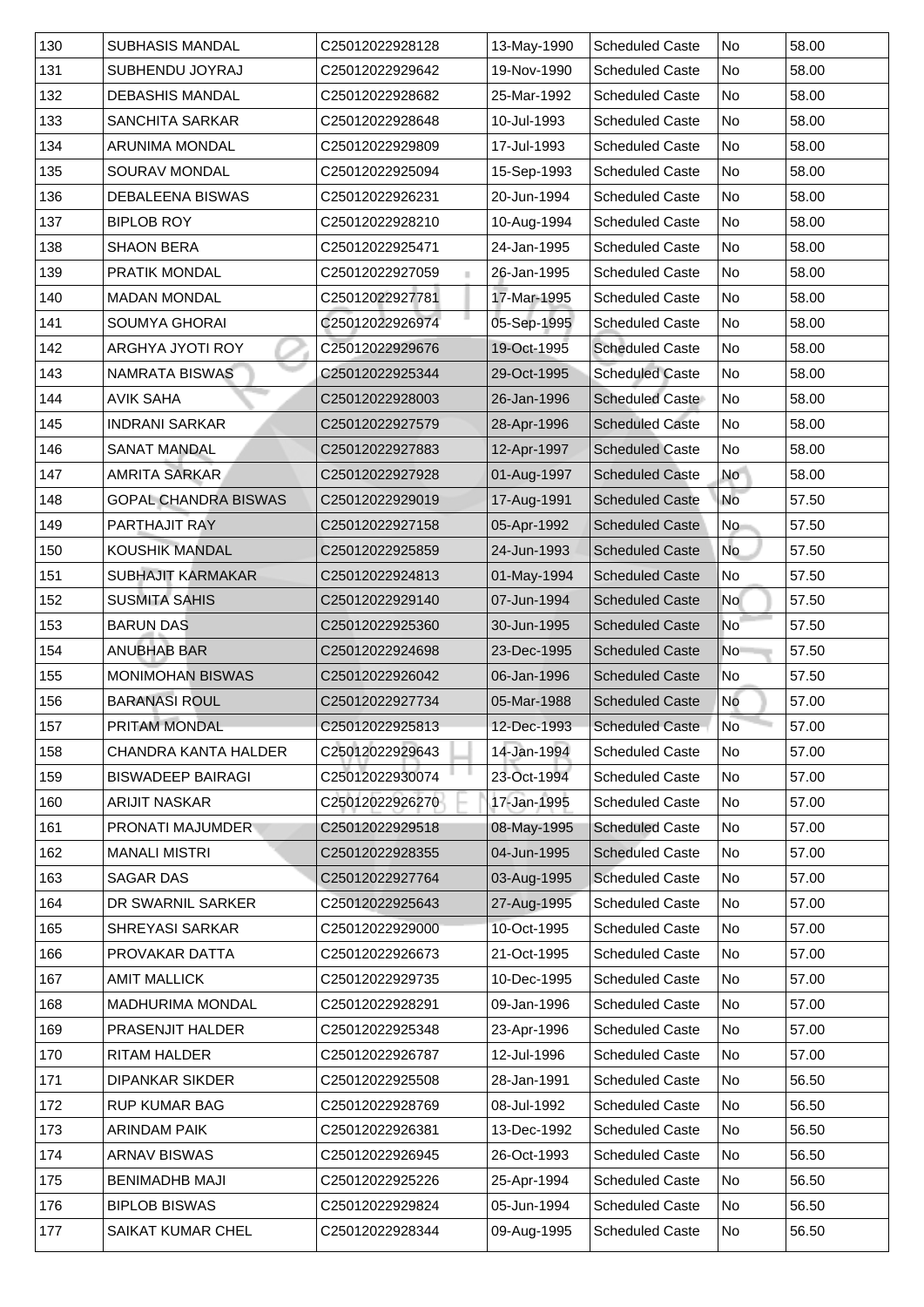| 178<br><b>SOURAV DAS</b><br>11-Sep-1995<br>C25012022926648<br><b>Scheduled Caste</b>                 | No             | 56.50 |
|------------------------------------------------------------------------------------------------------|----------------|-------|
| 179<br><b>SANCHITA BISWAS</b><br>C25012022926739<br>09-Nov-1995<br><b>Scheduled Caste</b>            | No             | 56.50 |
| 180<br><b>INDRANATH SARKAR</b><br>C25012022926858<br>28-Feb-1991<br><b>Scheduled Caste</b>           | <b>No</b>      | 56.00 |
| 181<br><b>BISWANATH MANDAL</b><br>02-Jan-1992<br>C25012022924805<br><b>Scheduled Caste</b>           | No             | 56.00 |
| 182<br><b>SONIA BAGDI</b><br>C25012022925218<br>05-Oct-1992<br><b>Scheduled Caste</b>                | No             | 56.00 |
| 183<br><b>ARNISH MAITY</b><br>C25012022929631<br><b>Scheduled Caste</b><br>04-Jan-1993               | No             | 56.00 |
| 184<br><b>KAUSTAV ROY</b><br>20-Jan-1993<br><b>Scheduled Caste</b><br>C25012022928137                | No             | 56.00 |
| 185<br><b>DWAIPAYAN PANDE</b><br>25-Sep-1993<br><b>Scheduled Caste</b><br>C25012022927268            | <b>No</b>      | 56.00 |
| 186<br>21-Oct-1993<br><b>ANIRBAN MONDAL</b><br>C25012022925151<br><b>Scheduled Caste</b>             | <b>No</b>      | 56.00 |
| 187<br>AMARTYA TIKADAR<br>C25012022925096<br>03-Dec-1993<br><b>Scheduled Caste</b>                   | <b>No</b>      | 56.00 |
| 188<br>C25012022926466<br>13-Feb-1994<br><b>KALPITA MAZUMDER</b><br><b>Scheduled Caste</b>           | No             | 56.00 |
| C25012022926751<br>28-Feb-1994<br>189<br><b>ALOK HALDER</b><br><b>Scheduled Caste</b>                | <b>No</b>      | 56.00 |
| 190<br><b>SUBHARTHI DAS</b><br>25-Mar-1994<br><b>Scheduled Caste</b><br>C25012022928297              | <b>No</b>      | 56.00 |
| 191<br><b>SOUMIK MANDAL</b><br>10-Jul-1994<br><b>Scheduled Caste</b><br>C25012022924811              | No             | 56.00 |
| 192<br><b>SAROJ KUMAR MONDAL</b><br>C25012022924654<br>16-Nov-1995<br><b>Scheduled Caste</b>         | No             | 56.00 |
| 193<br><b>ANIRUDDHA SAHA</b><br>C25012022926826<br>27-Dec-1992<br><b>Scheduled Caste</b>             | No.            | 55.50 |
| <b>SABUJ BISWAS</b><br>194<br>C25012022926053<br><b>Scheduled Caste</b><br>25-Jan-1993               | No             | 55.50 |
| 195<br><b>ABHINABA NASKAR</b><br>C25012022930086<br>26-Feb-1993<br><b>Scheduled Caste</b>            | <b>No</b>      | 55.50 |
| 196<br><b>PUSPENDU MONDAL</b><br>06-Apr-1993<br>C25012022929161<br><b>Scheduled Caste</b>            | No             | 55.50 |
| 197<br><b>KHEYA ROY PRAMANIK</b><br>18-Nov-1993<br><b>Scheduled Caste</b><br>C25012022929178         | No             | 55.50 |
| 198<br><b>DEBJANI MIDYA</b><br>07-Apr-1994<br>C25012022926389<br><b>Scheduled Caste</b>              | No             | 55.50 |
| 199<br><b>AKHILESH KUMAR</b><br>11-Apr-1994<br>C25012022924983<br><b>Scheduled Caste</b>             | No             | 55.50 |
| 200<br>21-Apr-1994<br><b>TUHIN DEBSHARMA</b><br><b>Scheduled Caste</b><br>C25012022927123            | <b>No</b>      | 55.50 |
| 201<br><b>KABERI PRAMANIK</b><br>27-Oct-1994<br><b>Scheduled Caste</b><br>C25012022925757            | No             | 55.50 |
| 202<br><b>SRIKANTA MANDAL</b><br>01-Sep-1995<br>C25012022928539<br><b>Scheduled Caste</b>            | N <sub>o</sub> | 55.50 |
| 203 <br><b>SUDIN MANDAL</b><br>06-Sep-1995<br><b>Scheduled Caste</b><br>C25012022928062              | No             | 55.50 |
| 204<br><b>BANIBROTA BHUINA</b><br>01-Oct-1995<br><b>Scheduled Caste</b><br>C25012022929388           | No             | 55.50 |
| 205<br><b>SUMANTA MONDAL</b><br>C25012022926114<br>03-Feb-1997<br><b>Scheduled Caste</b>             | No             | 55.50 |
| 206<br>05-Aug-1997<br><b>SUKANTA SAHA</b><br><b>Scheduled Caste</b><br>C25012022928670               | No             | 55.50 |
| 207<br>09-Mar-1994<br><b>SANDIP SARKAR</b><br>C25012022925929<br><b>Scheduled Caste</b>              | No             | 55.00 |
| 20-Apr-1994<br>208<br><b>SUVRABRATA PYNE</b><br>C25012022925740<br><b>Scheduled Caste</b>            | No             | 55.00 |
| 209<br><b>SUMAN DAS</b><br>C25012022926409<br>07-Nov-1994<br><b>Scheduled Caste</b>                  | No             | 55.00 |
| 210<br><b>BIKASH MANDAL</b><br>C25012022924832<br>04-Feb-1995<br><b>Scheduled Caste</b>              | No             | 55.00 |
| 211<br><b>DIPUMOY MONDAL</b><br>C25012022925382<br>07-Feb-1995<br><b>Scheduled Caste</b>             | <b>No</b>      | 55.00 |
| $ 212\rangle$<br><b>DEBOJYOTI BISWAS</b><br>10-Dec-1995<br><b>Scheduled Caste</b><br>C25012022927557 | No             | 55.00 |
| 213<br><b>ROHIT KUMAR PANDAY</b><br>C25012022924739<br>22-Nov-1996<br><b>Scheduled Caste</b>         | No             | 55.00 |
| 214<br><b>RAJESH KUMAR DAS</b><br>05-Oct-1994<br><b>Scheduled Caste</b><br>C25012022928667           | No             | 54.50 |
| 215<br><b>ARGHA MONDAL</b><br>16-Aug-1995<br>C25012022926345<br><b>Scheduled Caste</b>               | No             | 54.50 |
| 216<br><b>SNEHASHIS MONDAL</b><br>20-Nov-1995<br><b>Scheduled Caste</b><br>C25012022927590           | <b>No</b>      | 54.50 |
| $ 217\rangle$<br><b>SOUMYA GAYEN</b><br>C25012022929839<br>24-Dec-1995<br><b>Scheduled Caste</b>     | <b>No</b>      | 54.50 |
| 218<br><b>MOUMITA MANDAL</b><br>C25012022926081<br>08-Jul-1988<br><b>Scheduled Caste</b>             | No             | 54.00 |
| 219<br>PRITHA MANDAL<br>C25012022927099<br>11-Feb-1991<br><b>Scheduled Caste</b>                     | No.            | 54.00 |
| 220<br><b>ABHISEK CHOWDHURY</b><br><b>Scheduled Caste</b><br>C25012022924810<br>26-Nov-1992          | No             | 54.00 |
| 221 <br><b>LITAN MONDAL</b><br>10-Aug-1993<br><b>Scheduled Caste</b><br>C25012022927126              | No             | 54.00 |
| 222<br><b>DEBOLINA BISWAS</b><br>09-Nov-1993<br><b>Scheduled Caste</b><br>C25012022927061            | No             | 54.00 |
| 223<br>AISHWARYA ROY<br>C25012022927861<br>28-Jul-1992<br><b>Scheduled Caste</b>                     | No             | 53.50 |
| 224 <br><b>ANUMITA DAS</b><br>22-Apr-1994<br><b>Scheduled Caste</b><br>C25012022924682               | No             | 53.50 |
| 225<br><b>Scheduled Caste</b><br><b>SUBRATA ROY</b><br>C25012022929241<br>02-Jul-1994                | No.            | 53.50 |